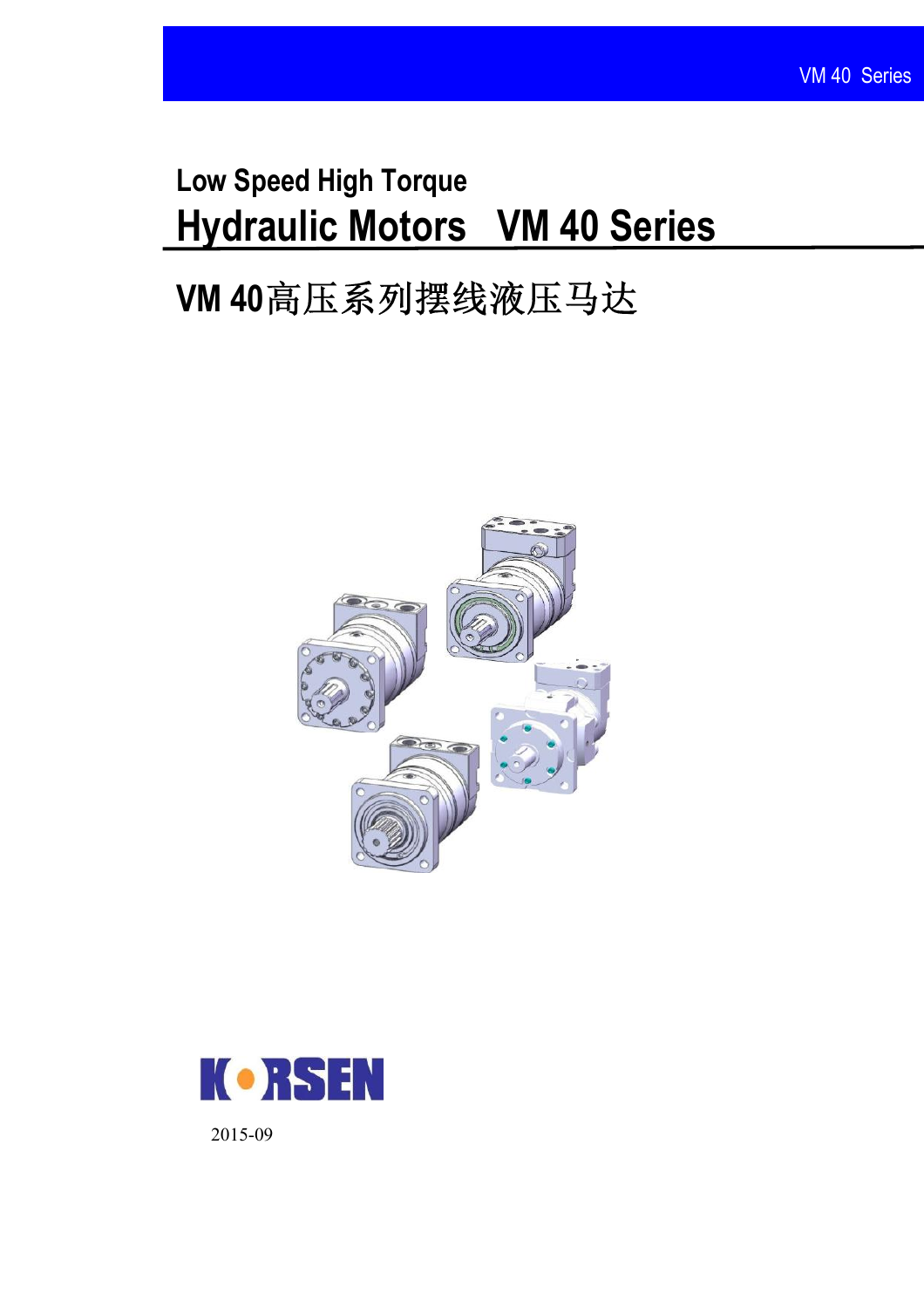

 $\bigcirc$ 

**K•RSEN**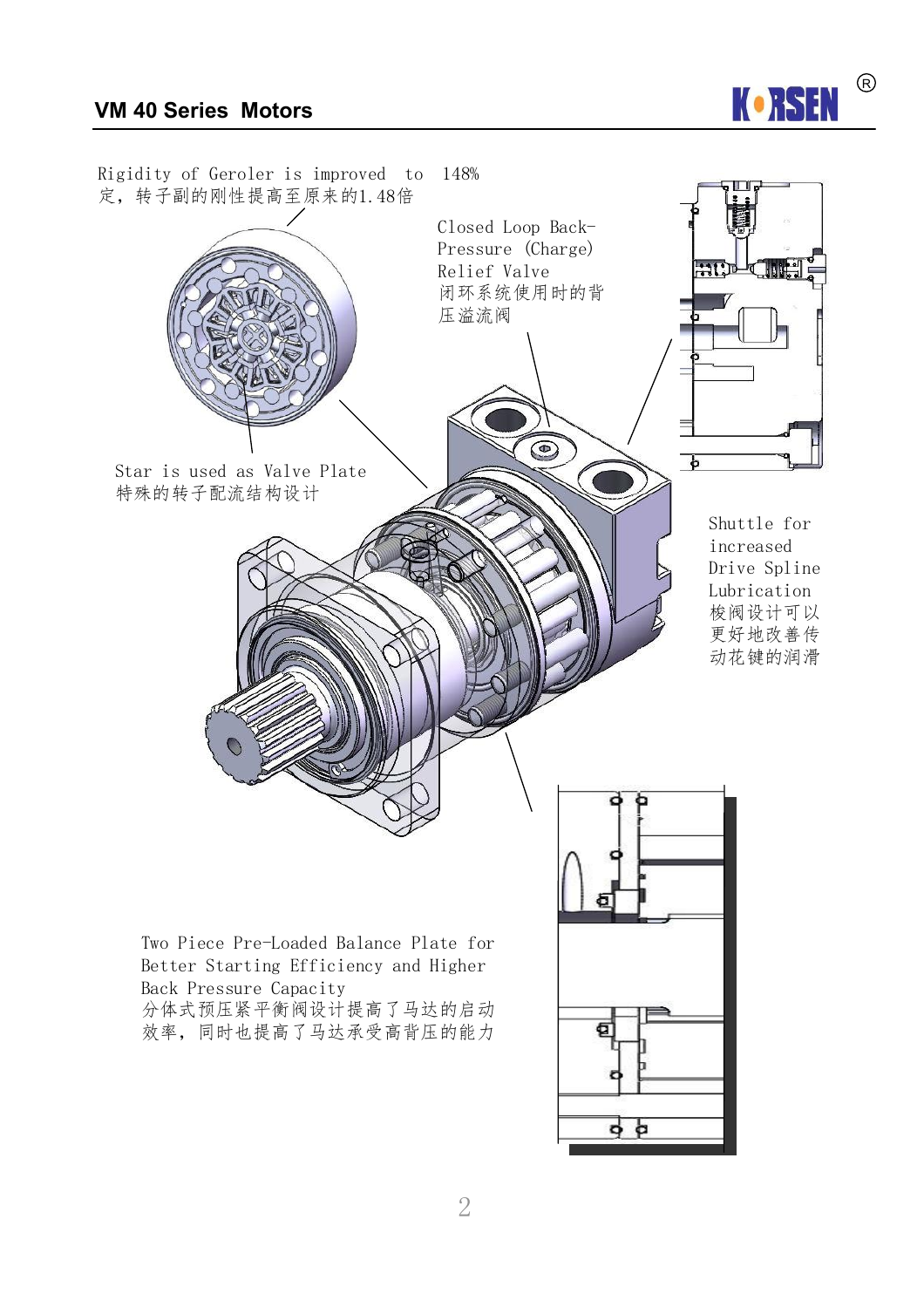

#### Product Description 产品概述

The VM 40 Series Motors are the next step in the evolution of the orbit motors. The star is used valve plate, The special advantage structure design resulting in good performance with better efficiency and higher pressure capability.

VM 40 系列马达是摆线液压马达发展趋势中的下一代产品。该系列马达采用转子配油设计 ,其独特的结构优势使得该系列马达能承受较高的系统压力,并同时具有体积小,效率高 的特点。

#### Features 特征

- Advantage Star structure design
- 先进的转子结构设计
- Simplified design only three moving components:
	- star
	- driver
	- output shaft
- 结构简单,仅有三个运动零件:
	- 转子
	- 联轴器
	- 输出轴
- Pressure balance Geroler improves starting efficiency
- 压力平衡定转子副结构提高了马达 的启动效率
- Work with high system pressure
- 可在高压环境下工作
- Be used for closed loop
- 可用于闭式回路
- Highest output torque in its class
- 同级别马达中,输出扭矩最高
- High horsepower density
- 功率密度大
- Reduced system temperatures
- 系统温升慢
- Design flexibility
- 灵活的外联尺寸设计

#### Applications 应用

- Skid steer loaders
- 滑移式装载机
- Sprayers
- 喷雾设备
- Underground boring equipment
- 水平定向钻孔设备
- Forestry equipment
- 伐木设备
- Irrigation reels
- 灌溉设备
- Grinders / Mixers
- 粉碎和搅拌设备
- Material handling equipment
- 材料装卸设备
- Augers and skid steer attachments
- 螺旋推进装置和滑动引导附件
- Large turf care equipment
- 大型草坪护理设备
- Road roller
- 压路机
- Mini digger
- 小型挖掘机
- Snow remover equipment
- 除雪设备
- Harvesters
- 收割机械
- Trenchers
- 挖沟机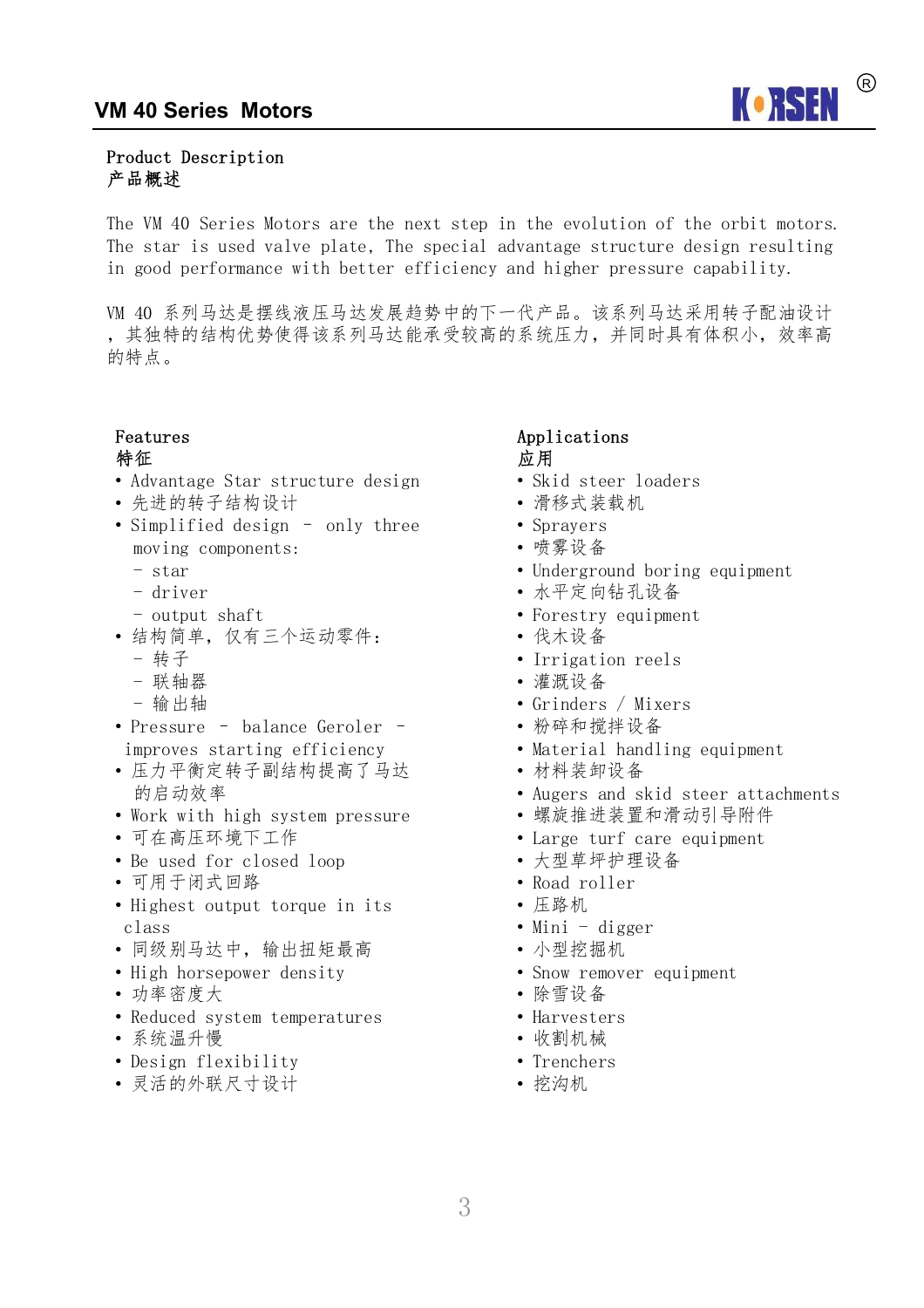



Specification Data -- VM 40 Series Motors 性能参数

|                         | Displacement cm <sup>3</sup> /r 排量 毫升/转 | 215  | 265             | 325  | 400  | 505  | 570  | 630  | 685  | 785  | 940  |
|-------------------------|-----------------------------------------|------|-----------------|------|------|------|------|------|------|------|------|
| $Flow$ $1/m$ in         | Continuous 连续                           | 114  | 114             | 120  | 120  | 120  | 120  | 120  | 120  | 120  | 120  |
| 流量 升/分钟                 | Intermittent 间断                         | 130  | 130             | 150  | 150  | 150  | 150  | 150  | 150  | 150  | 150  |
| Pressure                | Continuous 连续                           | 310  | 310             | 310  | 310  | 310  | 279  | 254  | 235  | 208  | 171  |
| $\triangle$ bar         | Intermittent 间断 345                     |      | 345             | 345  | 345  | 345  | 315  | 309  | 290  | 254  | 214  |
| 压力<br>$\triangle$ bar   | 峰值<br>Peak                              | 380  | 380             | 380  | 380  | 380  | 380  | 380  | 370  | 300  | 250  |
|                         | Max. Speed RPM Continuous 连续            | 488  | 396             | 340  | 276  | 219  | 194  | 175  | 161  | 141  | 117  |
| 转速 RPM                  | Intermittent 间断                         | 520  | 422             | 397  | 323  | 255  | 226  | 205  | 188  | 164  | 137  |
| Torque N.m.             | Continuous 连续                           | 891  | 1099            | 1348 | 1659 | 2094 | 2127 | 2140 | 2128 | 2132 | 2048 |
| 扭矩 N m                  | Intermittent 间断                         | 1016 | 1252            | 1535 | 1890 | 2386 | 2459 | 2666 | 2720 | 2699 | 2627 |
| Weight kg<br>(standard) | 标准马达重量 公斤 24.5                          |      | 25 <sub>5</sub> | 27   | 28   | 29   | 30   | 31   | 31.5 | 32   | 33   |

• A simultaneous maximum torque and maximum speed NOT recommended. 不推荐马达同时在最高压力和最大转速下使用。

• The case must be full when the motor is operating, A case drain is recommended. 马达在运行期间,壳体内必须充满液压油,必须接外泄油管。

• To assure best motor life, run motor for approximately one hour at 30% of rated pressure before application to full load. Be sure motor is filled with fluid prior to any load applications. 为确保马达获得最佳的使用寿命,在马达满负载工作前应当在30%额定压力下运行约1小时。任何时候马达带负载运行前, 必须确保马达内部充满液压油。

• Return Pressure (Back – Pressure) 回油压力(背压): Minimum – 3.5 bar 最低 3.5 bar, Maximum – 20 bar 最高 20 bar.

• Case Pressure 壳体压力: Minimum – No Pressure 最低 0 压力, Maximum – 3.5 bar 最高 3.5 bar.

• Return pressure( Back – pressure) must be 3.5 bar greater than the case pressure, except with open loop circuit. 除非在开式回路中使用, 其它工况下, 马达的回油压力一定要高于壳体压力 3.5 bar.

• Intermittent Operation: 10% of every minuter. Peak Operation: 1% of every minute. 马达允许的间断工况下工作时间: 每分钟不超过10%。 允许的峰值工况下工作时间: 每分钟不超过1%。

• Recommended Fluids: Premium quality, anti – wear type hydraulic oil with a viscosity of not less than 70 SUS at operating temperature. Recommended System Operating Temp: -34 °C to 82 °C. Recommended Filtration: Per ISO Cleanliness Code , 18/13

推荐的液压油: 高质量抗磨液压油,正常工作温度下的粘度不低于 70 SUS,推荐的系统油温: :-34 ℃ 到 82 ℃ ,推荐 的油液过滤精度: ISO 标准等级:18 /13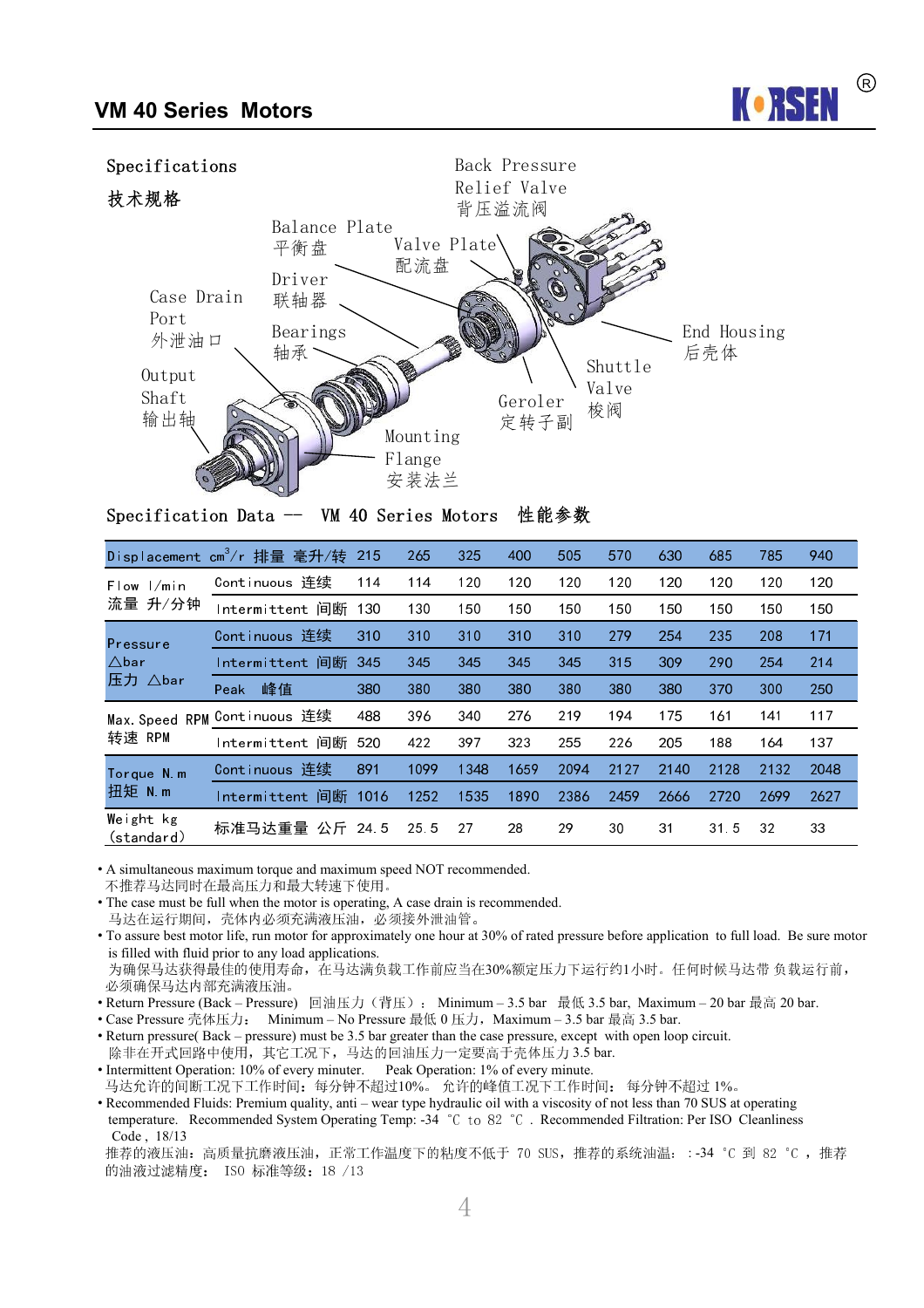

#### Performance Data

### 性能参数

Motors run with high efficiency in all areas designated with a number for torque and speed. For best motor life select a motor to run with a torque and speed range shown in the light shaded area. 理论上马达可在标注数据的所有区间高效率运行,但为了延长马达的使用寿命,推荐马达在浅色区域标注的工况下使用。

#### Performance data is typical at 120 SUS. Actual data may vary slightly from unit to unit in production. 所有数据均在油液黏度为120SUS的工况下测得,不同马达之间测得的数据会略有不同。

Continuous 连续运行工况

| Intermittent | 间断运行工况 |
|--------------|--------|
|--------------|--------|

Will Operate at Reduced Life 该区域运行,马达寿命会显著降低

 $215cc$   $265cc$ △ Pressure bar 压差 bar

|                        |     |     |            |      |     | 1100010 | vu. | , <u>. .</u> | vu.  |     |     |      |      |
|------------------------|-----|-----|------------|------|-----|---------|-----|--------------|------|-----|-----|------|------|
|                        |     | 15  | 35         | 70   | 105 | 140     | 170 | 205          | 240  | 275 | 310 | 345  | 380  |
|                        | 15  | 50  | 105        | 212  | 318 | 417     | 517 | 617          | 712  | 777 | 870 | 946  |      |
|                        |     | 70  | 70         | 70   | 67  | 65      | 65  | 63           | 63   | 59  | 56  | 54   |      |
|                        | 30  | 51  | 106        | 214  | 322 | 427     | 533 | 638          | 738  | 842 | 931 | 1030 | 1109 |
|                        |     | 141 | 138        | 136  | 132 | 128     | 127 | 125          | 122  | 118 | 112 | 106  | 100  |
| <b>NdT</b>             | 45  | 48  | 106        | 215  | 324 | 431     | 538 | 578          | 748  | 849 | 947 | 1049 | 1140 |
| 릨                      |     | 210 | 207        | 201  | 200 | 195     | 195 | 195          | 192  | 190 | 187 | 17   | 165  |
| 流                      | 61  | 52  | 106        | 213  | 323 | 429     | 537 | 644          | 748  | 853 | 952 | 1053 | 1154 |
|                        |     | 281 | 278        | 274  | 271 | 263     | 257 | 254          | 254  | 251 | 243 | 233  | 228  |
| <b>Nd<sup>1</sup>1</b> | 76  | 49  | 93         | 207  | 329 | 425     | 536 | 654          | 744  | 851 | 956 | 1056 | 1146 |
| ៓                      |     | 352 | 346        | 342  | 337 | 328     | 323 | 319          | 316  | 314 | 307 | 302  | 298  |
| 릍                      | 95  | 40  | 95         | 210  | 310 | 438     | 540 | 636          | 743  | 842 | 946 | 1049 | 1146 |
|                        |     | 440 | 434        | 428  | 423 | 419     | 407 | 402          | 399  | 393 | 387 | 384  | 375  |
|                        | 114 | 11  | 88         | 194  | 296 | 404     | 515 | 621          | 724  | 829 | 937 | 043  | 1145 |
|                        |     | 515 | 522        | 514  | 508 | 503     | 491 | 488          | 484  | 478 | 472 | 464  | 458  |
|                        | 132 | 9   | 85         | 189  | 296 | 398     | 506 | 615          | 716  | 824 | 914 | 994  | 1123 |
|                        |     | 599 | <b>GOR</b> | 5.99 | 593 | 585     | 571 | 570          | 5621 | 558 | 549 | 534  | 535  |

|     |     | Λ   |      | Pressure | bar |      | 压差 bar |     |       |       |       |                                                          |     |     |     |     | $\triangle$ Pressure |     | bar  | 压差             | bar  |      |       |      |      |
|-----|-----|-----|------|----------|-----|------|--------|-----|-------|-------|-------|----------------------------------------------------------|-----|-----|-----|-----|----------------------|-----|------|----------------|------|------|-------|------|------|
| 15  | 35  | 701 | 105  | 140      | 70  | 205  | 240    | 275 | 310   | 345   | 380   |                                                          |     | 15  | 35  | 70  | 105                  | 140 | 170  | 205            | 240  | 275  | 310   | 345  | 380  |
| 50  | 105 | 212 | 318  | 417      | 517 | 617  | 712    | 777 | 870   | 946   |       |                                                          | 15  | 62  | 129 | 262 | 392                  | 515 | 639  | 762            | 879  | 9581 | 10731 | 1168 |      |
| 70  | 70  | 701 | 67   | 65       | 65  | 63   | 63     | 59  | 56    | 54    |       |                                                          |     | 56  | 56  | 56  | 54                   | 53  | 53   | 5 <sub>1</sub> | 51   | 48   | 45I   | 44   |      |
| 51  | 106 | 214 | 322  | 427      | 533 | 638  | 738    | 842 | 931   | 10301 | 109   |                                                          | 30  | 63  | 131 | 264 | 397                  | 527 | 657  | 787            | 911  | 039  | 49    | 1271 |      |
| 141 | 138 | 136 | 132  | 128      | 127 | 1251 | 122    | 118 |       | 106   | 100   |                                                          |     | 113 | .12 | .10 | 107                  | .04 | 103  | 101            | 100  | 95   | 91    | 86   | 80   |
| 48  | 106 | 215 | 324  | 431      | 538 | 578  | 748    | 849 | 9471  | 1049  | 1140  | ≍<br>$\mathrel{\triangle}\,$<br>$\overline{\phantom{0}}$ | 45  | 60  | 131 | 266 | 400                  | 532 | 664  | 795            | 924  | .048 | 1691  | 1294 |      |
| 210 | 207 | 201 | 200  | 195      | 195 | 195  | 192    | 190 | 187 I | 171   | 165   | 때뻐                                                       |     | 171 | 168 | 163 | 162                  | 158 | 158  | 158            | 1551 | 154  | 1521  | 139  |      |
| 52  | 106 | 213 | 323  | 429      | 537 | 644  | 748    | 853 | 9521  | 10531 | 1154  | 狺                                                        | 61  | 64  | 131 | 263 | 398                  | 529 | 663  | 795            | 924  | .053 | 1751  | 1299 |      |
| 281 | 278 | 274 | 271  | 263      | 257 | 254  | 254    | 251 | 2431  | 233   | 228   | ×                                                        |     | 228 | 225 | 222 | 219                  | 213 | 208  | 205            | 205  | 204  | 1981  | 189  | 186  |
| 49  | 93  | 207 | 329  | 425      | 536 | 654  | 744    | 851 | 9561  | 10561 | l 146 | ≏.<br>⊐                                                  | 76  | 61  | 115 | 256 | 407                  | 525 | 661  | 806            | 918  | 05   | 1801  | 1304 |      |
| 352 | 346 | 342 | 337  | 328      | 323 | 319  | 316    | 314 | 307   | 302   | 298   | 통                                                        |     | 285 | 281 | 276 | 273                  | 266 | 263  | 258            | 2571 | 255  | 2491  | 246  | 242  |
| 40  | 95  | 210 | 310  | 438      | 540 | 636  | 743    | 842 | 9461  | 1049  | .146  | ⊣<br>ĹL,                                                 | 95  | 50  | 117 | 260 | 383                  | 541 | 666  | 786            | 916  | 039  | 167   | 1295 |      |
| 440 | 434 | 428 | 423  | 419      | 407 | 402  | 399    | 393 | 3871  | 384   | 375   |                                                          |     | 356 | 352 | 347 | 343                  | 340 | 329  | 326            | 325  | 318  | 31    | 311  | 305  |
|     | 88  | 194 | 2961 | 404      | 515 | 621  | 724    | 829 | 9371  | 10431 |       |                                                          | 114 | 13  | 109 | 240 | 366                  | 498 | 635  | 767            | 893  | 1023 | 156   | 1288 |      |
| 515 | 522 | 514 | 508  | 503      | 491 | 488  | 484    | 478 |       | 464   | 458   |                                                          |     | 418 | 423 |     | 412                  | 408 | 398  | 395            | 391  | 386  | 382   | 377  | 37   |
|     | 85  | 189 | 296  | 398      | 506 | 615  | (16)   | 824 | 914   | 994   | 1123  |                                                          | 132 |     | 105 | 234 | 365                  | 491 | 624  | 759            | 884  | 1016 | 128   | 1227 | 1386 |
| 599 | 608 | 599 | 593  | 585      | 51  | 570  | 562    | 558 | 5491  | 534   | 535   |                                                          |     | 485 | 192 | 485 | 480                  |     | 4631 | 4621           | 4561 | 45   | 4451  | 433  | 433  |

|         |     |      |      |     |     | Pressure | bar  |     | 压差 bar |       |      |      |      |                                 |     |      |     |     |     | Pressure | bar  |       | 压差 bar |  |
|---------|-----|------|------|-----|-----|----------|------|-----|--------|-------|------|------|------|---------------------------------|-----|------|-----|-----|-----|----------|------|-------|--------|--|
|         |     | 15   | 35   | 70  | 105 | 140      | 170  | 205 | 240    | 275   | 310  | 345  | 380  |                                 |     | 15   | 35  | 70  | 105 | 140      | 170  | 205   | 240    |  |
|         | 15  | 75   | 158  | 320 | 480 | 631      | 7821 | 933 | 10761  | 174   | 1315 | 1430 |      |                                 | 15  | 93   | 195 | 395 | 592 | 777      | 964  | 1150  | 1327   |  |
|         |     | 46   | 46   | 46  | 44  | 43       | 43   | 42  |        | 39    | 37   | 36   |      |                                 |     |      | 37  | 37  | 36  | 35       | 35   | 34    | 34     |  |
|         | 30  | 77   | 160  | 324 | 486 | 645      | 805  | 964 | 116    | 1273  | 1408 | 1557 | 1677 |                                 | 30  | 95   | 198 | 399 | 599 | 795      | 992  | 188   | 1375   |  |
|         |     | 93   | 91   | 90  | 87  | 85       | 84   | 83  | 81     | 78    | 74   | 70   | -66  |                                 |     | 751  | 74  | 73  | 71  | 69       | 68   | 67    | 66     |  |
|         | 45  | 73   | 160  | 325 | 490 | 652      | 813  | 874 | 131    | 1284  | 1432 | 1585 |      |                                 | 45  | 90   | 197 | 401 | 604 | 803      | 1002 | 1200  | 1394   |  |
| ΣĀ      |     | 1391 | 137  | 133 | 132 | 129      | 129  | 129 | 127    | 126   | 124  | 113  | 109  | ΣĀ                              |     | 13   | 111 | 108 | 107 | 105      | 105  | 105   | 103    |  |
| 뺴       | 61  | 78   | 160  | 322 | 488 | 649      | 812  | 974 | 131    | 12891 | 1439 | 1591 | 1744 | 빼                               | 61  | 96   | 198 | 397 | 601 | 799      | 100  | 1200  | 1394   |  |
| 逅       |     | 186  | 184  | 181 | 179 | 174      | 170  | 168 | 168    | 166   | 161  | 154  | 151  | 嫣                               |     | 151. | 149 | 147 | 145 | 141      | 138  | 136   | 136    |  |
|         | 76  | 741  | 141. | 313 | 498 | 643      | 810  | 988 | 124    | 1287  | 1445 | 1597 | 1733 |                                 | 76  | 92   | 174 | 386 | 614 | 793      | 9981 | 1217  | 1386   |  |
| ΣÄ<br>⊐ |     | 233  | 229  | 226 | 223 | 217      | 214  | 211 | 209    | 208   | 203  | 200  | 197  | ΣÄ<br>Ľ,                        |     | 1891 | 186 | 183 | 181 | 1761     | 174  | 171   | 170    |  |
| Flow    | 95  | 61   | 143  | 318 | 469 | 662      | 816  | 962 | 123    | 1273  | 1430 | 1586 | 1732 | ៓                               | 95  | 76   | 176 | 392 | 578 | 816      | 1005 | 1186  | 1383   |  |
|         |     | 291  | 287  | 283 | 280 | 277      | 269  | 266 | 264    | 260   | 2561 | 254  | 248  | $\overline{\phantom{0}}$<br>ĹΕ. |     | 236  | 233 | 230 | 227 | 225      | 218  | 216   | 215    |  |
|         |     | 16   | 133  | 294 | 448 | 610      | 778  | 939 | 1094   | 1253  | 1416 | 1577 | 173  |                                 |     | 20   | 164 | 363 | 552 | 752      | 9581 | 1158  | 1348   |  |
|         | 114 | 341  | 345  | 340 | 336 | 333      | 325  | 323 | 320    | 316   | 312  | 307  | 303  |                                 | 114 | 277  | 280 | 276 | 273 | 270      | 264  | 262   | 259    |  |
|         |     | 13   | 1291 | 286 | 447 | 601      | 765  | 930 | 10831  | 1245  | 1382 | 1503 | 1697 |                                 |     | 16   | 159 | 353 | 551 | 741      | 9421 | ! 146 | 1335   |  |
|         | 132 | 396  | 402  | 396 | 392 | 387      | 378  | 377 | 372    | 369   | 363  | 353  | 354  |                                 | 132 | 321  | 326 | 321 | 318 | 314      | 307  | 306   | 302    |  |
|         |     | 10   | 63   | 231 | 404 | 569      | 735  | 898 | 10491  | 1207  | 1368 | 1518 | 1688 |                                 |     | 13   | 78  | 285 | 498 | 701      | 906  | 1106  | 292    |  |
|         | 151 | 454  | 4521 | 440 | 433 | 430      | 429  | 430 | 428    | 425   | 420  | 413  | 408  |                                 | 151 | 368  | 367 | 357 | 352 | 349      | 348  | 349   | 347    |  |

|                 |     |     |     | Pressure | bar |      | 压无 bar |       |            |                  |                 |                                |     |     |     |     |      | Pressure | bar  |       | 压无 bar    |       |        |                   |              |
|-----------------|-----|-----|-----|----------|-----|------|--------|-------|------------|------------------|-----------------|--------------------------------|-----|-----|-----|-----|------|----------|------|-------|-----------|-------|--------|-------------------|--------------|
| 15              | 35  |     | 105 | 140      |     | 205  |        | 275   |            | 345              | 380             |                                |     |     |     |     | l 05 |          | 170  | 205   | 240       |       | 310    | 345               | 380          |
| 75              | 158 | 320 | 480 | 631      | 782 | 9331 | 1076   | 11741 | 1315       | 1430             |                 |                                |     | 93  | 195 | 395 | 592  |          | 964  | 1150  | 1327      | 14461 | 1620   | 1763              |              |
| 46              | 46  | 46  |     | 43       | 43  | 42   |        | 39    |            | 36               |                 |                                | 15  |     | 37  | 37  | 36   | 35       | 35   |       |           | 32    | 30     | 29                |              |
| 77              | 160 | 324 | 486 | 645      | 805 | 964  | 116    | 12731 | 1408I      | 15571            | 67              |                                | 30  | 95  | 198 | 399 | 599  | 795      | 992  | 188   | 1375      | 5691  | 1735   | 1919              |              |
| 93              | 91  | 90  | 87  | 85       | 84  | 83   | 81     | 78    | 74         | 70               | -66             |                                |     | 751 | 74  | 73  | 71   | 69       | 68   | 67    | -66       | 63    | 60     | 57                | 53           |
| 73              | 160 | 325 | 490 | 652      | 813 | 874  | .1311  | 1284  | 1432I      | 1585             |                 |                                | 45  | 90  | 197 | 401 | 604  | 803      | 1002 | 1200  | 1394      | 15821 | 1764   | 1953              |              |
| 139             | 137 | 133 | 132 | 129      | 129 | 1291 | 127    | 126   | 124        | 113              | 109             | Σ                              |     | 13  |     | 108 | 107  | 105      | 105  | 1051  | 103       | 102   | 101    | 92                | -88          |
| 78              | 160 | 322 | 488 | 649      | 812 | 974  | 11311  | 1289  | 1439       | 1591             | 1744            | 量                              | 61  | 96  | 198 | 397 | 601  | 799      | 1001 |       | 1200 1394 | 1589  | 1773   | 1961              |              |
| 186             | 184 | 181 | 179 | 174      | 170 | 1681 | 168    | 166   | 161        | 154              | 15 <sup>2</sup> | 狺                              |     | 151 | 149 | 147 | 145  | 141      | 138  | 1361  | 136       | 135   | 131    | 125               |              |
| 74              | 141 | 313 | 498 | 643      | 810 | 9881 | 124    | 12871 | 14451      | 1597             | 1733            |                                | 76  | 92  | 174 | 386 | 614  | 793      | 998  | 12171 | 1386      | 1586  | 1781   | 1968 <sup> </sup> |              |
| 233             | 229 | 226 | 223 | 217      | 214 | 211  | 209    | 208   | 2031       | 200 <sup>1</sup> | 197             | ΣĀ<br>$\overline{\phantom{0}}$ |     | 189 | 186 | 183 | 181  | 1761     | 174  |       | 170       | 169   | 165    | 163               | 160          |
| -61             | 143 | 318 | 469 | 6621     | 816 | 962  | 123    | 12731 | 1430       | 1586             | 1732            | ៓                              | 95  | 76  | 176 | 392 | 578  | 816      | 1005 | 1186  | 1383      | 15691 | 17621  | 1954              |              |
| 291             | 287 | 283 | 280 | 277      | 269 | 2661 | 264    | 260   | <b>256</b> | 254              | 248             | ⊸<br>ſт.                       |     | 236 | 233 | 230 | 227  |          | 218  | 216   | 215       | 21    | 208I   | 206 <sup>1</sup>  | $20^{\circ}$ |
| 16              | 133 | 294 | 448 | 610      | 778 | 9391 | 1094   | 1253I | 14161      | 1577             |                 |                                | 114 | 20  | 164 | 363 | 552  | 752      | 958  | 11581 | 1348      | 1544  | 1745 I | 1944              |              |
| 341             | 345 | 340 | 336 | 333      | 325 | 323  | 320    | 316   | 312        | 307              | 303             |                                |     | 277 | 280 | 276 | 273  | 270      | 264  | 262   | 259       | 256   | 253    | 250               | 246          |
| 13              | 129 | 286 | 447 | 601      | 765 | 930L | 1083   | 1245  | 13821      | 1503             | 1691            |                                | 132 | 16  | 159 | 353 | 551  | 741      | 942  | 1146I | 1335      | 1534  | 17021  | 1852              | 2092         |
| 396             | 402 | 396 | 392 | 387      | 378 | 3771 | 372    | 369   | 363        | 353              | 354             |                                |     | 321 | 326 | 321 | 318  | 314      | 307  | 306   | 302       | 299   | 295    | 287               | 28'          |
| 10 <sup>1</sup> | 63  | 231 | 404 | 569      | 735 | 898  | 1049   | 1207  | 1368       | 1518             | 1688            |                                | 151 | 13  | 78  | 285 | 498  | 701      | 906  | 1106  | 292       | .4881 | 1686   | 1871              |              |
| 454             |     | 440 | 433 | 430      | 429 | 430  | 428    | 425   | 4201       | 413              | 408             |                                |     | 368 | 367 | 357 | 352  | 349      | 348  | 349I  | 347       | 345   | 3411   | 335               | 331          |

404 Torque N.m 扭矩 N.m 433 Speed RPM 转速 RPM

 $325c$ c $400c$ c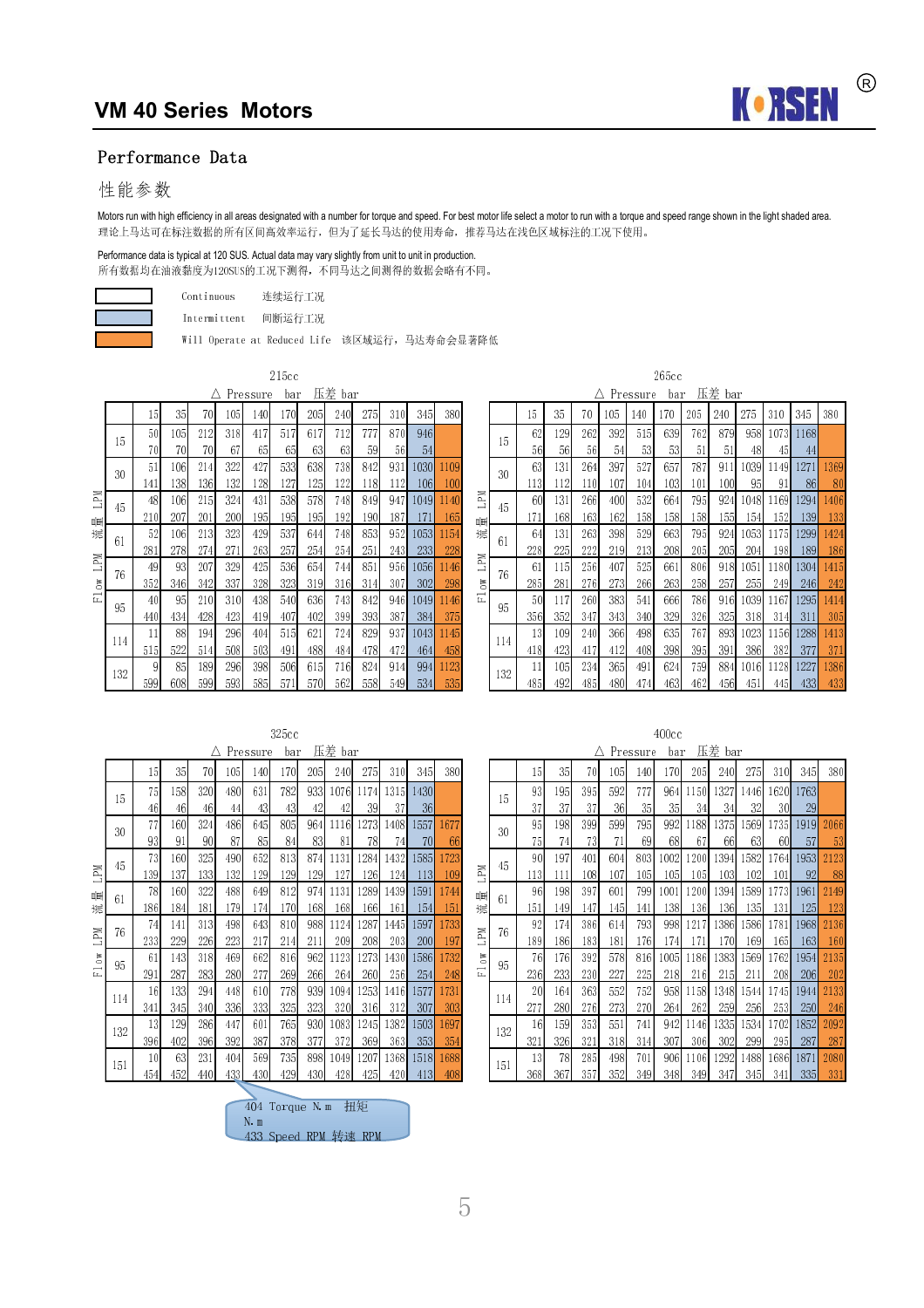

#### **Performance Data**

#### 性能参数

Motors run with high efficiency in all areas designated with a number for torque and speed. For best motor life select a motor to run with a torque and speed range shown in the light shaded area. 理论上马达可在标注数据的所有区间高效率运行,但为了延长马达的使用寿命,推荐马达在浅色区域标注的工况下使用。

#### Performance data is typical at 120 SUS. Actual data may vary slightly from unit to unit in production. 所有数据均在油液黏度为120SUS的工况下测得,不同马达之间测得的数据会略有不同。



Continuous 连续运行工况

Intermittent 间断运行工况

Will Operate at Reduced Life 该区域运行,马达寿命会显著降低

505cc 570cc

|                   |     |             |             |             |              | $\triangle$ Pressure | bar          |              | 压差 bar       |              |              |             |             |                       |     |            |            |            |             | Pressure             | bar          |                       | 压差 bar               |  |
|-------------------|-----|-------------|-------------|-------------|--------------|----------------------|--------------|--------------|--------------|--------------|--------------|-------------|-------------|-----------------------|-----|------------|------------|------------|-------------|----------------------|--------------|-----------------------|----------------------|--|
|                   |     | (5          | 35          | 70          | 105          | 140                  | 170          | 205          | 240          | 275          | 310          | 345         | 380         |                       |     | 15         | 35         | 70         | 105         | 140                  | 170          | 205                   | 240                  |  |
|                   | 15  | 117<br>29   | 245<br>29   | 497<br>29   | 745<br>29    | 978<br>28            | 1213<br>28   | 1447<br>27   | 16691        | 1820<br>25   | 2039<br>24   | 2218<br>23  |             |                       | 15  | 133<br>26  | 279<br>26  | 564<br>26  | 847<br>25   | 112<br>24            | 13791<br>24  | 1645<br>24            | 1897 <br>24          |  |
|                   | 30  | 119<br>60   | 249<br>59   | 502<br>58   | 754<br>56    | 000<br>55            | 248<br>54    | 494<br>53    | 730<br>52    | 1974<br>50   | 2183<br>48   | 2414<br>45  | 2600<br>42  |                       | 30  | 135<br>52  | 283<br>52  | 571<br>51  | 857<br>50   | 137<br>48            | 1419 <br>48  | 699<br>47             | 967<br>46            |  |
| N <sub>d</sub> T1 | 45  | 113<br>90   | 247<br>88   | 504<br>86   | 760<br>85    | 1011<br>83           | 1260<br>83   | 1510<br>83   | 1754)<br>82  | 1990 <br>81  | 2220<br>80   | 2458<br>73  | 2671<br>70  | <b>Nd<sup>1</sup></b> | 45  | 129<br>79  | 281<br>78  | 573<br>76  | 864<br>75   | 149<br>73            | 1433<br>73   | 731                   | 993<br>72            |  |
| 륲<br>滬            | 61  | 121<br>1201 | 249<br>118  | 500         | 756<br>l 15I | 1006<br>12           | 1260<br>l 10 | 1510<br>108  | 1754<br>108  | 1999<br>107  | 2231<br>104I | 2467<br>100 | 2704<br>-98 | 패<br>滬                | 61  | 137<br>106 | 283<br>104 | 568<br>103 | 860<br>101  | .1431<br>99          | 1432<br>96   | 95                    | 1994<br>-95          |  |
| M<br>コ            | 76  | 115<br>150  | 219<br>148  | 486<br>145  | 772<br>144   | 998<br>140           | 256<br>138   | 1531<br>136  | 743 <br>135  | 1996<br>134  | 2240<br>131  | 2476<br>129 | 2687<br>127 | M<br>- 1              | 76  | 131<br>132 | 249<br>130 | 552<br>128 | 878<br>127  | 134<br>123           | 1428<br>121  | 741<br>120            | 1982<br>119          |  |
| Flow              | 95  | 95<br>188   | 222<br>1851 | 493<br>1831 | 728<br>180   | 026<br>179           | 1265<br>1731 | 14921<br>172 | 1741 <br>171 | 1974<br>168  | 2217<br>165  | 2459<br>164 | 2686<br>160 | ă<br>$\overline{a}$   | 95  | 108<br>165 | 252<br>163 | 560<br>161 | 827<br>159  | 1167<br>157          | 1438<br>152  | 1696<br>151           | 1979<br>150          |  |
|                   | 114 | 26<br>220   | 206<br>223  | 456<br>219  | 695<br>217   | 946<br>215           | !206<br>210  | 1457<br>208  | 6951<br>206  | 19431<br>204 | 2196<br>201  | 2446<br>198 | 2684<br>195 |                       | 114 | 29<br>193  | 234<br>196 | 519<br>193 | 7901<br>191 | 1076<br>189          | 13701<br>184 | 1656<br>183           | 1927<br>181          |  |
|                   | 132 | 20<br>255   | 200<br>259  | 444<br>255  | 694<br>253   | 932<br>250           | 186<br>244   | 1442<br>243  | 680<br>240   | 1930<br>238  | 2142<br>234  | 2330<br>228 | 2632<br>228 |                       | 132 | 23<br>225  | 228<br>228 | 504<br>224 | 789<br>222  | 060<br>220           | 1348<br>214  | 1639<br>214           | 1910<br>211          |  |
|                   | 151 | 16<br>2931  | 98<br>292   | 359<br>284  | 626<br>279   | 882<br>2771          | 140<br>277   | 1392         | .626<br>276  | 1872<br>274  | 2122<br>2711 | 2354<br>267 | 2617<br>263 |                       | 151 | 18<br>257  | 111<br>257 | 408<br>249 | 712<br>246  | .002<br>244 <b>1</b> | 1296<br>243I | 1582 <br>244 <b>1</b> | 1848<br>243 <b>1</b> |  |

|     |      |     |              | Pressure | bar  | 压差   | bar   |      |               |                  |      |                |     |     |     |               |                | Pressure | bar   |       | 压差<br>bar |           |                |      |     |
|-----|------|-----|--------------|----------|------|------|-------|------|---------------|------------------|------|----------------|-----|-----|-----|---------------|----------------|----------|-------|-------|-----------|-----------|----------------|------|-----|
| 15  | 35   |     | l ();        | 140      | -70  | 205  | 240   | 275  | 310           | 345              | 380  |                |     |     |     |               | 0 <sub>5</sub> |          | -70   | 205   | 240       | 275       | 310            | 345  | 380 |
| 117 | 245  | 497 | 745          | 978      | 1213 | 1447 | 669   | 1820 | 2039          | 2218             |      |                | 15  | 133 | 279 | 564           | 847            | 112      | 379   | 1645  | 1897      | 2069 2317 |                | 2521 |     |
| 29  | 29   | 29  | 29           | 28       | 28   | 27   |       | 25   |               | 23               |      |                |     | 26  | 26  | 26            | 25             | 24       |       |       | 24        | 22        |                | 20   |     |
| 119 | 2491 | 502 | 754          | 000      | 248  | 494  | .7301 | 974  | 2183          | 2414             | 2600 |                | 30  | 135 | 283 | 57            | 857            | 137      | 4191  | 16991 | 1967      | 2244      | 2481           | 2745 |     |
| 60  | 59   | 58  | 56           | 55       | 54   | 53   | 52    | 50   | 48            | 45               |      |                |     | 52  | 52  | $\frac{5}{1}$ | 50             |          |       |       |           |           | 42             | 40   |     |
| 113 | 247  | 504 | 760          | 1011     | 260  | 1510 | 1754  | 1990 | 2220          | 2458             | 2671 |                | 45  | 129 | 281 | 573           | 864            | 149      | 433   |       | 1993      | 2262      | 2524           | 2794 |     |
| 90  | 88   | 86  | 85           | 83       | 83   | 83   | 82    | 81   | -80           | 73               | 70   | M<br>⊐         |     | 79  | 78  | 76            | 75             | 73       | 73    |       |           |           |                | 64   |     |
| 121 | 249  | 500 | 756          | 1006     | 1260 | 1510 | 1754  | 1999 | 223           | 2467             | 2704 | 패              | 61  | 137 | 283 | 568           | 860            | .1431    | 14321 |       | 1994      | 2273      | 2536 2804      |      |     |
| 120 | 18   |     | $\mathbf{a}$ |          | -10  | 108  | 108   | 107  | 104           | 100 <sup>1</sup> | -98  | 滬              |     | 106 | 104 | 103           | 101            | 99       | 96    | 95    | 95        | 94        | 92             | 88   |     |
| 115 | 219  | 486 | 772          | 998      | 1256 | 1531 | 1743  | 1996 | 2240 <b>1</b> | 2476             | 2687 |                | 76  | 131 | 249 | 552           | 878            | 134      | 428   | 741   | 1982      | 2269      | 2547           | 2815 |     |
| 150 | 148  | 145 | 144          | 140      | 138  | 136  | 135   | 134  | 13            | 129              | 127  | <b>Ndri</b>    |     | 132 | 130 | 128           | 127            | 123      | 121   | 120   | -19       | 118       | 115            | 114  |     |
| 95  | 222  | 493 | 728          | 1026     | 265  | 492  | 74    | 974  | $22^{\circ}$  | 2459             | 2686 | ă              | 95  | 108 | 252 | 560           | 827            | 167      | 438   | 1696  | 979       | 2244      | 2520           | 2796 |     |
| 188 | 185  | 183 | 180          | -79      |      |      |       | -68  | 1651          | 164              | 160  | $\overline{a}$ |     | 165 | 163 | -61           | .59            | 157      | 52    | 151   | 50        | 48        | ה41            | 144  |     |
| 26  | 206  | 456 | 695          | 946      | .206 | 1457 | 1695  | 1943 | 2196          | 2446             | 2684 |                | 114 | 29  | 234 | 519           | 790            | 1076     | 1370  | 1656  | 1927      |           | 2209 2496 2780 |      |     |
| 220 | 223  | 219 |              | 215      | 210  | 208  | 206   | 204  | 201           | 1981             | 195  |                |     | 193 | 196 | 193           | 191            | 189      | 1841  | 183   | 181       |           |                | 174  |     |
| 20  | 200  | 444 | 694          | 932      | 186  | 1442 | 680   | 1930 | 2142          | 2330             | 2632 |                | 132 | 23  | 228 | 504           | 7891           | 060      | 348   | 1639. | 1910      | 21951     | 2435           | 2648 |     |
| 255 | 259  | 255 | 253          | 250      | 244  | 243  | 240   | 238  | 234           | 228              | 228  |                |     | 225 | 228 | 224           | 222            | 220      | 214   |       |           | 209       | 206            | 201  |     |
| 16  | 98   | 359 | 626          | 882      | -40  | 392  | 626   | 872  |               | 2354             | 2617 |                | 151 | 18  |     | 408           |                | 002      | 296   | 1582  | 848       | 2128      | 241            | 2676 |     |
| 293 | 292  | 284 |              |          |      |      |       |      |               | 267              | 263  |                |     | 257 | 257 | 249           | 246            |          | 243   |       | 243       | 24        |                | 234  |     |

|                        |     |      |      |     |      | Pressure | bar  |      | 压差<br>bar |      |      |      |      |
|------------------------|-----|------|------|-----|------|----------|------|------|-----------|------|------|------|------|
|                        |     | 15   | 35   | 70  | 105  | 140      | 170  | 205  | 240       | 275  | 310  | 345  | 380  |
|                        | 15  | 147  | 307  | 623 | 934  | 1227     | 521  | 1814 | 2093      | 2282 | 2556 | 2781 |      |
|                        |     | 23   | 23   | 23  | 23   | 22       | 22   | 22   | 22        | 20   | 19   | 18   |      |
|                        | 30  | 149  | 312  | 630 | 945  | 1255     | 1565 | 1874 | 2170      | 2476 | 2737 | 3028 | 3260 |
|                        |     | 48   | 47   | 46  | 45   | 44       | 43   | 42   | 42        | 40   | 38   | 36   | 34   |
|                        | 45  | 142  | 310  | 632 | 954  | 1267     | 1581 | 1894 | 2199      | 2496 | 2784 | 3082 | 3350 |
| <b>Nd<sup>1</sup>1</b> |     | 72   | 70   | 68  | 68   | 67       | 67   | 67   | 65        | 65   | 64   | 58   | 56   |
| 빼                      | 61  | 152  | 312  | 627 | 948  | 1261     | 580  | 1894 | 2200      | 2507 | 2798 | 3094 | 3391 |
| 流                      |     | 96   | 94   | 93  | 92   | 89       | 87   | 86   | 86        | 86   | 83   | 79   | 78   |
|                        | 76  | 144  | 275  | 609 | 968  | 1251     | 575  | 1920 | 2186      | 2503 | 2810 | 3106 | 3370 |
| <b>Ndr1</b>            |     | 120  | 118  | 116 | 115  | 112      | 110  | 108  | 108       | 107  | 104  | 103  | 102  |
| ð                      | 95  | 119  | 278  | 618 | 912  | 1287     | 1586 | 1871 | 2183      | 2476 | 2780 | 3084 | 3369 |
| $\overline{L}$         |     | 150  | 148  | 146 | 144  | 143      | 138  | 137  | 136       | 134  | 132  | 130  | 128  |
|                        | 114 | 32   | 258  | 572 | 872  | 1187     | 512  | 1827 | 2126      | 2437 | 2754 | 3067 | 3366 |
|                        |     | 175  | 177  | 175 | 173  | 171      | 167  | 166  | 164       | 163  | 160  | 158  | 156  |
|                        | 132 | 25   | 251  | 556 | 870  | 1169     | 1487 | 1808 | 2107      | 2421 | 2686 | 2922 | 3301 |
|                        |     | 204  | 207  | 203 | 202  | 199      | 194  | 194  | 191       | 190  | 187  | 182  | 182  |
|                        | 151 | 20   | 122  | 450 | 785  | 1106     | 430  | 1745 | 2039      | 2348 | 2661 | 2952 | 3282 |
|                        |     | 999. | 999. | 996 | 999. | 991      | 991  | 991  | 990.      | 910  | 91C  | 919  | 910  |

|        |     |     |      |                      | 630cc |      |        |      |      |           |      |                               |     |     |     |     |                      |      | 685cc |              |        |      |      |           |      |
|--------|-----|-----|------|----------------------|-------|------|--------|------|------|-----------|------|-------------------------------|-----|-----|-----|-----|----------------------|------|-------|--------------|--------|------|------|-----------|------|
|        |     |     |      | $\triangle$ Pressure | bar   |      | 压差 bar |      |      |           |      |                               |     |     |     |     | $\triangle$ Pressure |      | bar   |              | 压差 bar |      |      |           |      |
| $\Box$ | 35  |     | 105  | 140                  | 70    | 205  | 240    | 275  | 310  | 345       | 380  |                               |     |     | 35  |     | l 05                 | 40   | 170   | 205          | 240    | 275  | 310  | 345       | 380  |
| 147    | 307 | 623 | 934  | 1227                 | 1521  | 1814 | 2093   | 2282 | 2556 | 2781      |      |                               | 15  | 159 | 333 | 674 | 1012                 | 1328 | 1647  | 1965         | 2267   | 2472 |      | 2769 3012 |      |
| 23     | 23  | 23  | 23   | 22                   | 22    | 22   | 22     | 20   | 19   | 18        |      |                               |     | 22  | 22  | 22  | 21                   | 20   | 20    |              | 20     | 19   | 18   |           |      |
| 149    | 312 | 630 | 945  | 1255                 | 1565  | 1874 | 2170   | 2476 |      | 3028      | 3260 |                               | 30  | 162 | 338 | 682 | 1024                 | 1359 | 1696  | 2030         | 2350   | 2682 |      | 2965 3279 |      |
| 48     | 47  | 46  | 45   | 44                   | 43    | 42   | 42     | 40   | 38   | 36        | -34  |                               |     | 44  | 43  | 43  | 42                   | 40   | 40    | 39           | 39     | 37   | 35   | 33        | -31  |
| 142    | 310 | 632 | 954  | 1267                 | 1581  | 1894 | 2199   | 2496 | 2784 | 3082      | 3350 |                               | 45  | 154 | 336 | 685 | 1033                 | 1373 |       | 2051         | 2382   | 2703 | 3015 | 3338      |      |
| 72     | 70  | 68  | 68   | 67                   | 67    | 67   | 65     | 65   | 64   | 58        | -56  | ΣĀ                            |     | -66 | 65  | 63  | 63                   | 61   | 61    | 6            | -601   | -60  | 59   | 54        | -52  |
| 152    | 312 | 627 | 948  | 1261                 | 1580  | 1894 | 2200   | 2507 | 2798 | 3094      | 3391 | ᄜ                             | 61  | 164 | 338 | 679 | 1027                 | 1366 |       | 2051         | 2383   | 2715 | 3031 | 3351      |      |
| 96     | 94  | 93  | 92   | 89                   | 87    | 86   | 86     | 86   | 83   | <b>79</b> | -78  | 嫣                             |     | 88  | 87  | 86  | 85                   | 83   | 81    | 80           | -801   | 79   |      | 73        |      |
| 144    |     | 609 | 968  | 1251                 | 1575  | 1920 | 2186   | 2503 | 2810 | 3106      | 3370 | $\mathbb{N}$                  | 76  | 156 | 297 | 660 | 1049                 | 1355 | 1706  | 2080         | 2368   | 271  | 3043 | 3364      |      |
| 120    | -18 | 116 | -151 |                      | 10    | 108  | 108    | 107  | 1041 | 103       | -102 | L,                            |     |     | 109 | 107 | 106                  | 103  | 102   | 100          | 99     | 99   | 96   | 95        |      |
| 119    | 278 | 618 |      | 287                  | 1586  | 1871 | 2183   | 2476 | 2780 | 3084      | 3369 | ă<br>$\overline{\phantom{0}}$ | 95  | 129 | 301 | 670 | 988                  | 1394 | 18    | 202          | 2364   | 2681 | 301  | 3340      | 3649 |
| 150    | 148 | 146 | 144  | 143                  | 138   | -137 | 136    | 134  | 132  | 130       | 128  | $\sim$                        |     | 138 | 136 | 135 | 133                  | 132  | 128   | 126          | 1261   | 124  | 1221 | 120       | 118  |
| 32     | 258 | 572 | 872  | 187                  | 1512  | 1827 | 2126   | 2437 | 2754 | 3067      | 3366 |                               | 114 | 35  | 280 | 620 | 944                  | 1285 | 1637  | 1978         | 2303   | 2639 | 2983 | 3322      |      |
| 175    | 177 | 175 | 1731 |                      | 167   | 166  | 164    | 163  | 160  | 158       | -156 |                               |     | 162 | 164 | 161 | 160                  | 158  | 154   | 1531         | 1521   | 150  | 148  | 146       | 144  |
| 25     | 25. | 556 | 870  | 169                  | 1487  | 1808 | 2107   | 2421 | 2686 | 2922      | 3301 |                               | 132 | 27  | 272 | 602 | 942                  | 1266 | 1610  | 1959         | 2282   | 2622 |      | 2910 3164 | 3575 |
| 204    | 207 | 203 | 202  | 199                  | ! 94  | 1941 | 191    | 1901 | 187  | 182       | 182  |                               |     | 188 | 191 | 188 | 186                  | 184  | 179   | 179          |        | 75   | 1721 | 168       | 168  |
| 20     | 122 | 450 | 785  | 106                  | 430   | 1745 | 2039   | 2348 | 2661 | 2952      | 3282 |                               | 151 | 22  | 133 | 487 | 850                  | -97  | 1548  | 1890         | 2209   | 2543 | 2882 | 3198      | 3555 |
| 233    | 233 | 226 | 223  | 221                  | 22    | 221  | 220    | 219  | 216  | 213       | 210  |                               |     |     | 215 | 209 | 206                  | 204  | 204   | 204 <b>1</b> | 203    | 202  | 1991 | 196       | 194  |

流量  $I.PM$ 

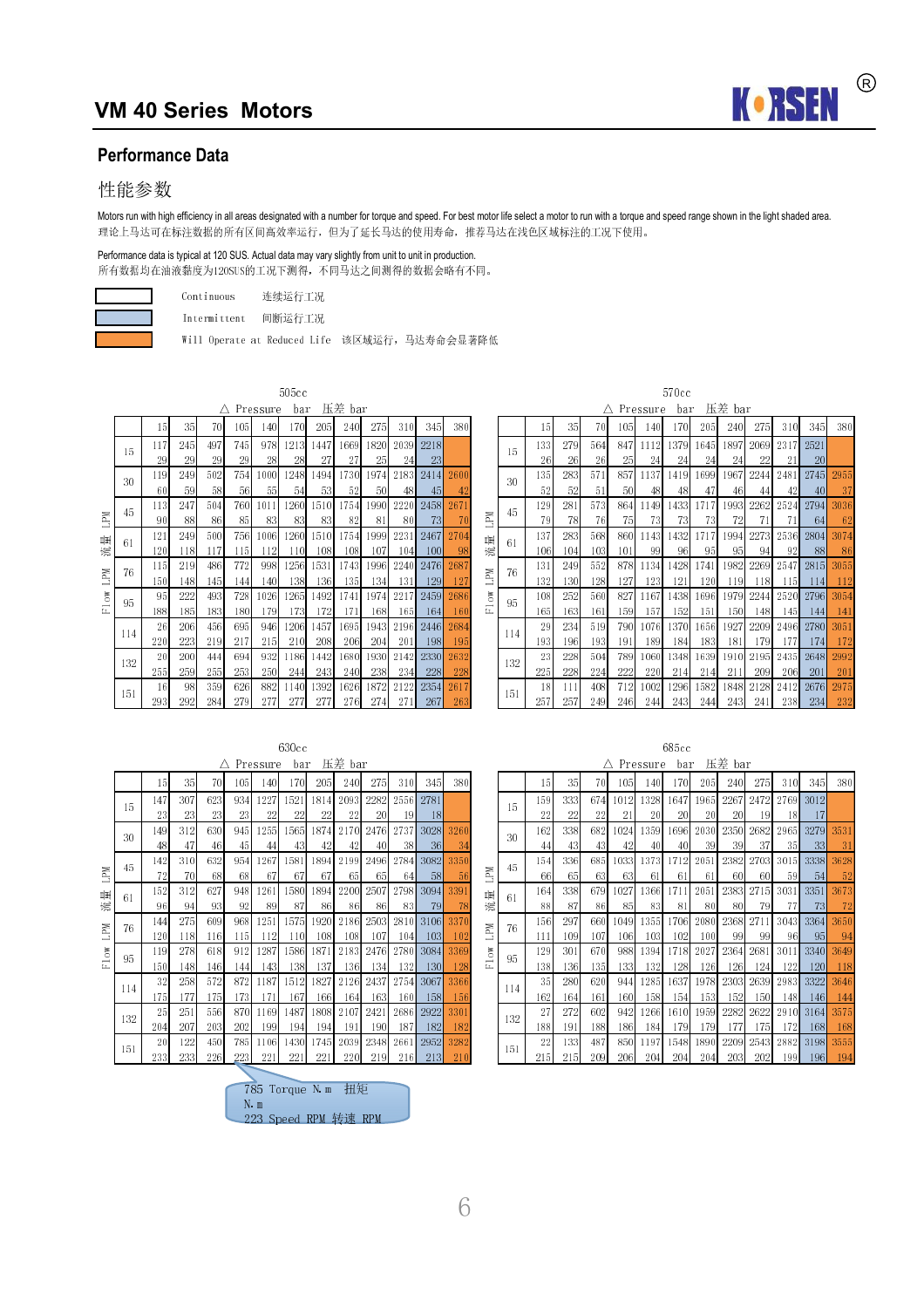

#### Performance Data

#### 性能参数

Motors run with high efficiency in all areas designated with a number for torque and speed. For best motor life select a motor to run with a torque and speed range shown in the light shaded area. 理论上马达可在标注数据的所有区间高效率运行,但为了延长马达的使用寿命,推荐马达在浅色区域标注的工况下使用。

#### Performance data is typical at 120 SUS. Actual data may vary slightly from unit to unit in production. 所有数据均在油液黏度为120SUS的工况下测得,不同马达之间测得的数据会略有不同。



Continuous 连续运行工况

Intermittent 间断运行工况

Will Operate at Reduced Life 该区域运行,马达寿命会显著降低

|                                         |                                    |     |     |      |          |            | 785cc     |        |      |              |                 |      |                               |     |      |     |                      |         | 940cc        |
|-----------------------------------------|------------------------------------|-----|-----|------|----------|------------|-----------|--------|------|--------------|-----------------|------|-------------------------------|-----|------|-----|----------------------|---------|--------------|
|                                         |                                    |     |     |      | Pressure |            | bar       | 压差 bar |      |              |                 |      |                               |     |      |     | $\triangle$ Pressure |         | bai          |
|                                         |                                    | 15  | 35  | 70   | 105      | 140        | 170       | 205    | 240  | 275          | 310             | 345  |                               |     | 15   | 35  | 70                   | 105     | $\mathbf{1}$ |
|                                         | 183<br>15<br>19<br>186<br>30<br>38 | 383 | 776 | 1164 | 1529     | 1896       | 2262      | 2610   | 2845 | 3187         | 3467            |      | 15                            | 219 | 458  | 928 | 1393                 | 18      |              |
|                                         |                                    |     | 19  | 19   | 18       | 18         | 18        | 17     | 17   | 16           | 15 <sup>1</sup> | 15   |                               |     | 16   | 16  | 16                   | 15      |              |
|                                         |                                    |     | 389 | 785  | 1178     | 1564       | 1952      | 2336   | 2705 | 3087         | 3413            | 3775 |                               | 30  | 223  | 465 | 939                  | 1409    | 18           |
| 45<br><b>Nd<sub>1</sub></b><br>流量<br>61 |                                    |     | 38  | 37   | 36       | 35         | 35        | 34     | 34   | 32           | 31              | 29   |                               |     | 32   | 31  | 31                   | 30      |              |
|                                         |                                    | 177 | 387 | 789  | 1189     | 1580       | 1971      | 2361   | 2742 | 3112         | 3471            | 3843 |                               | 45  | 212  | 463 | 943                  | 1422    | 18           |
|                                         |                                    | 57  | 56  | 551  | 54       | 53         | 53        | 53I    | 52   | 52           | 51              | 47   | <b>NdT</b>                    |     | 48   | 47  | 46                   | 45      |              |
|                                         |                                    | 189 | 389 | 781  | 1182     | 1572       | 1970      | 2361   | 2743 | 3126         | 3488            | 3857 |                               | 61  | 226  | 465 | 934                  | 1414    | 18           |
|                                         |                                    | 77  | 76  | 75   | 74       | 72         | 70        | 69     | 69   | 69           | 67              | 64   | 流量                            |     | 64   | 63  | 62                   | 62      |              |
|                                         | 76                                 | 180 | 342 | 760  | 1207     | 1560       | 1964      | 2394   | 2726 | 3120         | 3503            | 3872 |                               | 76  | 215  | 409 | 909                  | 1443    | 18           |
| LPM                                     |                                    | 96  | 95  | 93   | 92       | 89         | 88        | 87     | 86   | 86           | 84              | 83   | <b>Nd7</b>                    |     | 80   | 79  | 78                   | 77      |              |
| Flow                                    | 95                                 | 149 | 347 | 771  | 1138     | 1604       | 1977      | 2333   | 2721 | 3087         | 3466            | 3845 | ैं                            | 95  | 178  | 415 | 922                  | 1360 19 |              |
|                                         |                                    | 120 | 118 | 117  | 115      | 114        | 111       | 110    | 109  | 107          | 106             | 105  | $\rightarrow$<br>$\mathbf{L}$ |     | 100  | 99  | 98                   | 96      |              |
|                                         | 114                                | 40  | 322 | 713  | 1087     | 1479       | 1885      | 2277   | 2651 | 3038         | 3434            | 3824 |                               | 114 | 48   | 385 | 853                  | 1300 17 |              |
|                                         |                                    | 141 | 142 | 140  | 139      | 137        | 134       | 133    | 132  | <b>130</b>   | 129             | 127  |                               |     | 118  | 119 | 117                  | 116     |              |
|                                         | 132                                | 31  | 313 |      | 693 1085 |            | 1458 1854 | 2255   | 2627 | 3018         | 3349            | 3642 |                               | 132 | 37   | 375 | 829                  | 1297 17 |              |
|                                         |                                    | 163 | 166 | 163  | 162      | 160        | 156       | 155    | 154  | 152          | 150             | 146  |                               |     | 137  | 139 | 136                  | 135     | $\mathbf{1}$ |
|                                         | 151                                | 25  | 153 | 561  | 979      | 1378       | .782      | 2176   | 2542 | 2927         | 3317            | 3681 |                               | 151 | 30   | 183 | 670                  | 1171    | 16           |
|                                         |                                    | 187 | 187 | 181  | 1791     | <b>177</b> | 177       | 1771   | 177  | 175 <b>1</b> | 1731            | 170  |                               |     | 1561 | 156 | 152                  | 149 1   |              |

|      | 10000            |      |                      |              |              |                  |              |                |                |      | フエリしし                   |     |     |     |                      |                |      |            |                  |      |                |
|------|------------------|------|----------------------|--------------|--------------|------------------|--------------|----------------|----------------|------|-------------------------|-----|-----|-----|----------------------|----------------|------|------------|------------------|------|----------------|
|      |                  |      | $\triangle$ Pressure |              | bar          | 压差 bar           |              |                |                |      |                         |     |     |     | $\triangle$ Pressure |                | bar  | 压差 bar     |                  |      |                |
| 15   | 35               | 70   | 105                  | 140          | 170          | 205              | 240          | 275            | 310            | 345  |                         |     | 15  | 35  | 70                   | 105            | 140  | 170        | 205              | 240  | 275            |
| 183  | 383              | 776  | 1164                 | 1529         | 1896         | 2262             | 2610         | 2845           | 3187           | 3467 |                         | 15  | 219 | 458 | 928                  | 1393           | 1829 |            | 2268 2705        | 3121 | 3402           |
| 19   | 19               | 19   | 18                   | 18           | 18           |                  |              | 16             | 15             | 15   |                         |     | 16  | 16  | <b>16</b>            | 15             | -15  | 15         |                  | 14   |                |
| 186  | 389              | 785  | 1178                 | 1564I        | 1952         | 2336             | 2705         | 3087           |                |      |                         | 30  | 223 | 465 | 939                  | 1409           | 1871 |            | 2334 2794        | 3235 | 3691           |
| 38   | 38               | 37   | 36                   | 35           | 35           | 34               | 34           | 32             | 31             | 29   |                         |     | 32  | 31  | 31                   | 30             | 29   | 29         | 28               | 28   | -27            |
| 177  | 387              | 789  | 1189                 | 1580         | 1971         | 2361             | 2742         | 3112           | 3471           | 3843 |                         | 45  | 212 | 463 | 943                  | .422           | 1889 | 2357       | 2823             | 3279 | 3721           |
| 57   | 56               | 55   | 54                   | 53           | 53           | 53               | 52           | 52             | 51             | 47   | <b>Nd<sub>1</sub></b>   |     | 48  | 47  | 46                   | 45             | 45   | 45         | 45               | 44   | -43            |
| 189  | 389              | 781  | 1182                 | 1572         |              | 1970 2361        | 2743         | 3126           | 3488           | 3857 |                         | 61  | 226 | 465 | 934                  | !414           | 1880 | 2355       | 2824             | 3280 | 3738           |
| 77   | 76               | 751  | 74                   | 72           | 70           | -691             | 69           | 69             | 67             | -64  | 流量                      |     | 64  | 63  | 62                   | 62             | 60   | 59         | 581              | 58   | - 57           |
| 180  | 342              | 7601 | 1207                 | 1560.        | 1964         | 2394             | 2726         | 3120           | 3503           | 3872 |                         | 76  | 215 | 409 | 909                  | 1443           | 1865 |            | 2348 2863        | 3260 | 3731           |
| 96   | 95               | 93   | 92                   | 89           | 88           | 87               | 86           | 86             | 84             | 83   | <b>NdT</b>              |     | 80  | 79  | 78                   |                | 75   | 74         | 73               | 72   | -72            |
| 149  | 347              | 771  | 1138                 | 16041        | 1977         | 2333             | 2721         | 3087           | 3466           | 3845 | $\overline{\mathbf{c}}$ | 95  | 178 | 415 | 9221                 | 1360           | 1919 | 2365       | 2790             | 3254 | 3691           |
| 120  | 118              | 1171 | 115 <sup> </sup>     | 114          | 1111         | 110              | 109          | 107            | 1061           | 105  | $\overline{r}$          |     | 100 | 99  | 98                   | 96             | 96   | 93         | 92               | 91   | 90             |
| 40   | 322              | 713  | 1087                 |              | 1479 1885    | 2277             | 2651         | 3038           | 3434           | 3824 |                         | 114 | 48  | 385 | 8531                 | 1300           | 1769 | 2254       | 2723             | 3170 | 3633           |
| 141  | 142              | 140  | 139                  | <b>137</b>   | 134          | 133              | 132          | <sup>130</sup> | <sup>129</sup> |      |                         |     | 118 | 119 | 117                  | <sup>116</sup> | 115  | 112        | 111              | 110  | <sup>109</sup> |
| 31   | 313              | 693  | 1085                 |              | 1458 1854    | 2255             | 2627         | 3018           | 3349           | 3642 |                         | 132 | 37  | 375 | 829                  | 1297           | 1743 | 2217       | 2696             | 3141 | 3609           |
| 163  | 166              | 1631 | 162                  | 160 <b>1</b> | 156 <b>1</b> | 155 <sup> </sup> | 154 <b>1</b> | 152            | 150            | 146  |                         |     | 137 | 139 | 136                  | 135 <b>1</b>   | 133  | <b>130</b> | 130 <sup> </sup> | 128  | -127           |
| 25   | 153              | 561  | 9791                 | 1378.        | 1782         | 2176             | 2542         | 2927           | 3317           | 3681 |                         | 151 | 30  | 183 | 6701                 | 1171           | 1648 | 2131       | 2602             | 3040 | 3500           |
| 1871 | 187 <sup>1</sup> | 181  | 1791                 | -1771        | <b>177</b>   | -177 <b>1</b>    | 177 <b>1</b> | 175 <b>1</b>   | $-173$         | 170  |                         |     | 156 | 156 | 152                  | 149            | 148I | - 148      | - 148I           |      | 148 147        |

979 Torque N.m 扭矩 N.m 179 Speed RPM 转速 RPM

## VM 40 Series Motor Standard Rotation

## VM 40 系列马达标准(默认)旋转方向



|  | Viewed From Output Shaft End |       |  |
|--|------------------------------|-------|--|
|  | Port A Pressurized CW        |       |  |
|  | Port – B Pressurized         | - CCW |  |

面对输出轴轴端

- A 油口进油时,马达顺时针旋转
- B 油口进油时,马达逆时针旋转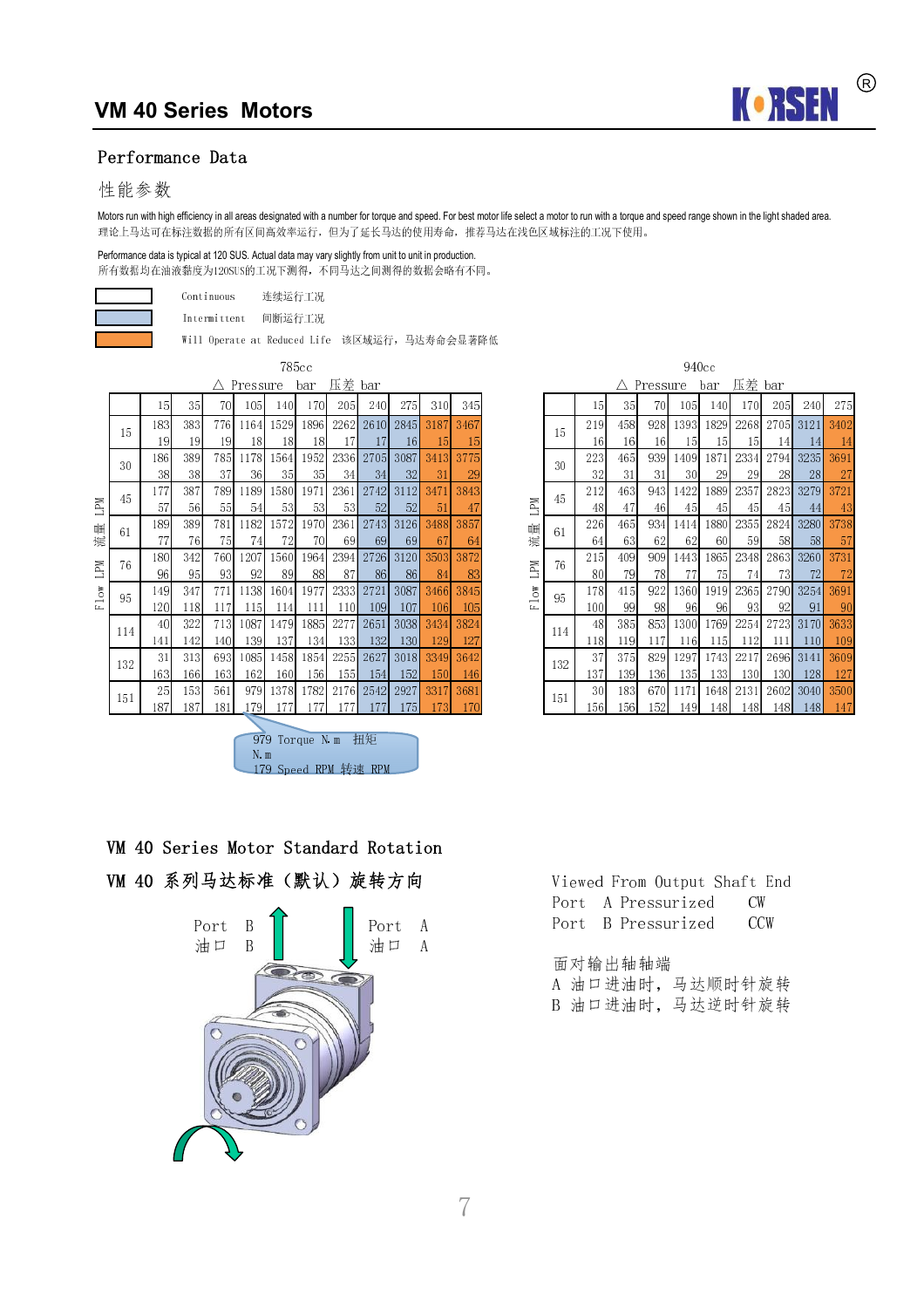

#### Dimensions

连接尺寸

Standard Motor A 标准马达A型





| 项目                    | 选项 A       | 选项 B        | Ttem Option A Option B Displacement 215<br>排量 cc |                                                 | 265 | 325    | 400 | 1505                                  | 1570 | 630 | 685 | 1785          | $ 940\rangle$                                                                            |
|-----------------------|------------|-------------|--------------------------------------------------|-------------------------------------------------|-----|--------|-----|---------------------------------------|------|-----|-----|---------------|------------------------------------------------------------------------------------------|
| $\Phi$ D1             | $\Phi$ 125 | $\Phi$ 127  | mm                                               | $\lfloor 200.2 \rfloor$ $\lfloor 204.5 \rfloor$ |     | 1209.7 |     | 216.4   225.2   231.5   236.5   241.4 |      |     |     | 1250.6 1264.4 |                                                                                          |
| $\Phi$ D <sub>2</sub> | $\Phi$ 160 | $\Phi$ 162  | mm                                               |                                                 |     |        |     |                                       |      |     |     |               | 175. 45  179. 75  184. 95  191. 65  200. 45  206. 75  211. 85  216. 65  225. 85  239. 65 |
| $\Phi$                | $\Phi$ 14  | $\Phi$ 14.5 |                                                  |                                                 |     |        |     |                                       |      |     |     |               |                                                                                          |

E

 $\blacksquare$ 

目

Pilot Type Option The Dimensions is Same 止口形式可选右图 结构,尺寸不变





ØDI (-0.043,-0.083)



Standard Motor B 标准马达B型



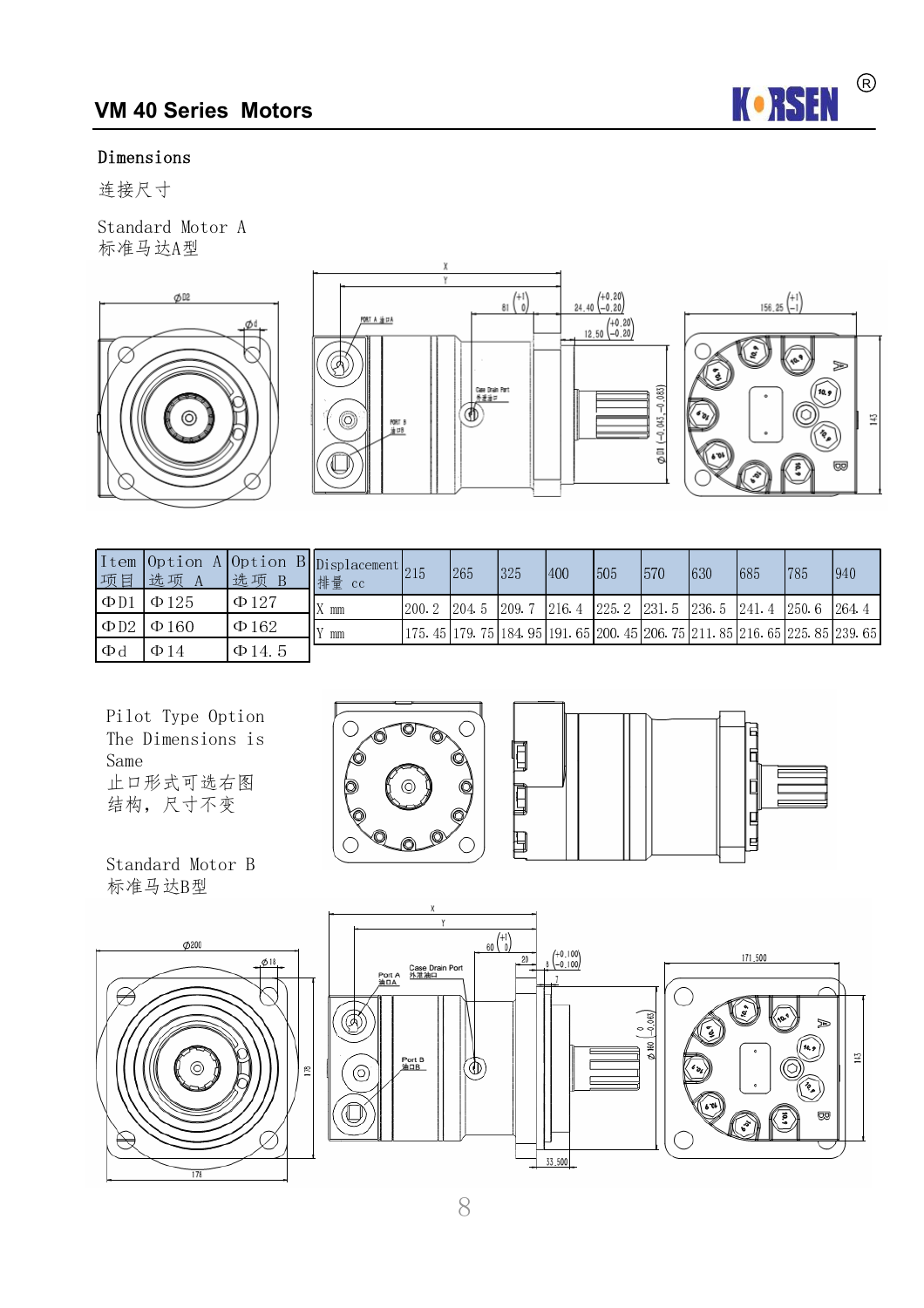

#### **Dimensions**

连接尺寸

Standard Motor B

标准马达B型

| Displacement<br>排量 cc | 215    | 265    | 325   | 400   | 1505                | 570 | $ 630\rangle$ | 685   | 785           | 940   |
|-----------------------|--------|--------|-------|-------|---------------------|-----|---------------|-------|---------------|-------|
| $ X $ mm              | 179.2  | 183.5  | 188.7 | 195.4 | $ 204.2 $ $ 210.5 $ |     | 215.6         | 220.4 | 229.6         | 243.4 |
| IY.<br>mm             | 154.45 | 158.75 |       |       |                     |     |               |       | 204.85 218.65 |       |

Pilot Type Option The Dimensions is Same 止口形式可选右图 结构,尺寸不变



### Shafts Dimensions Used for Standard Motor A and Standard Motor B

同时适用于标准马达A和标准马达B的输出轴尺寸

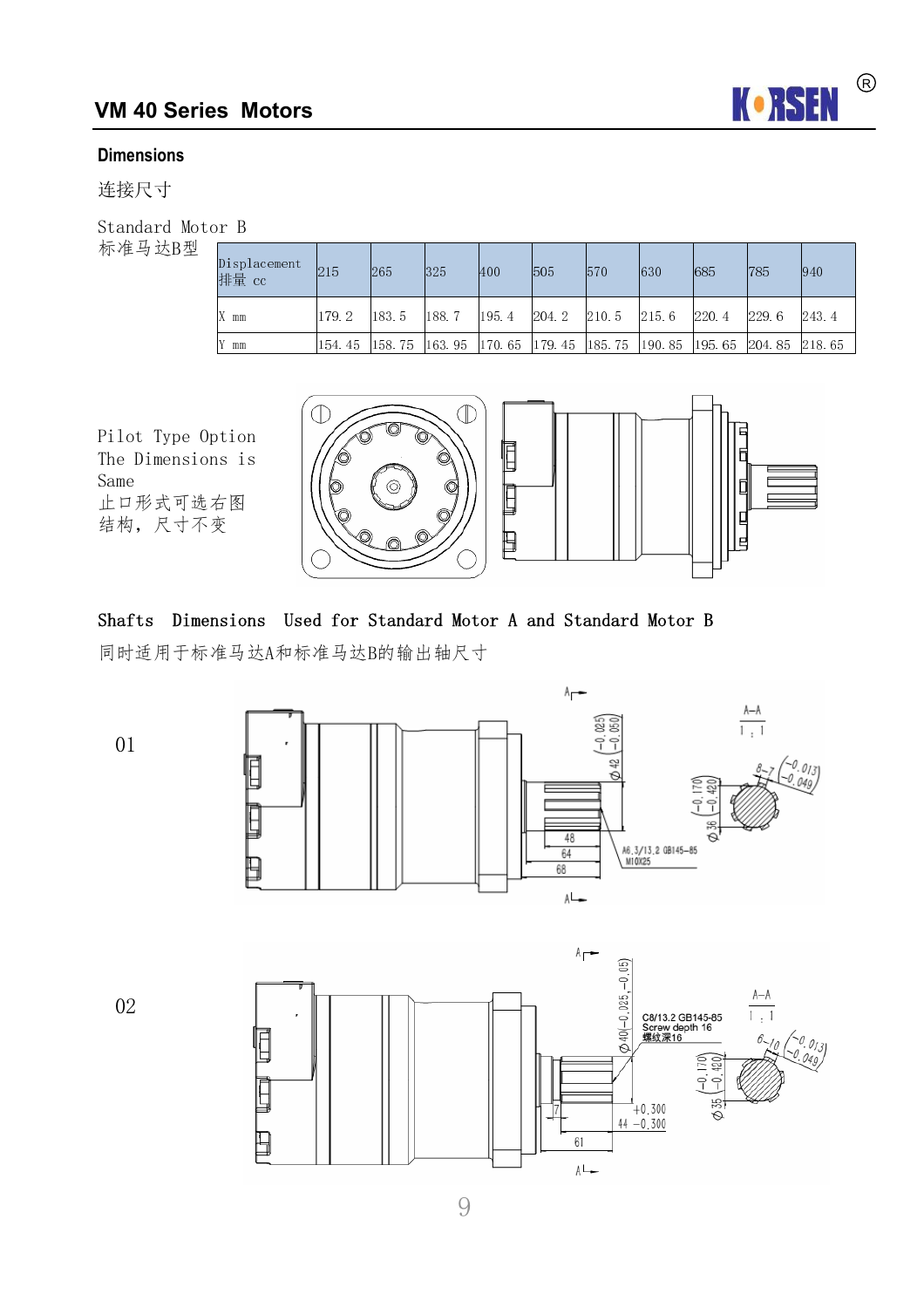

#### Shafts Dimensions Used for Standard Motor A and Standard Motor B

同时适用于标准马达A和标准马达B的输出轴尺寸



#### Ports Dimensions Used for Standard Motor A and Standard Motor B

同时适用于标准马达A和标准马达B的油口尺寸



- A G 3/4
- B G 1
- C M 33X2
- D G 3/4 (BSP) O-Ring Ports